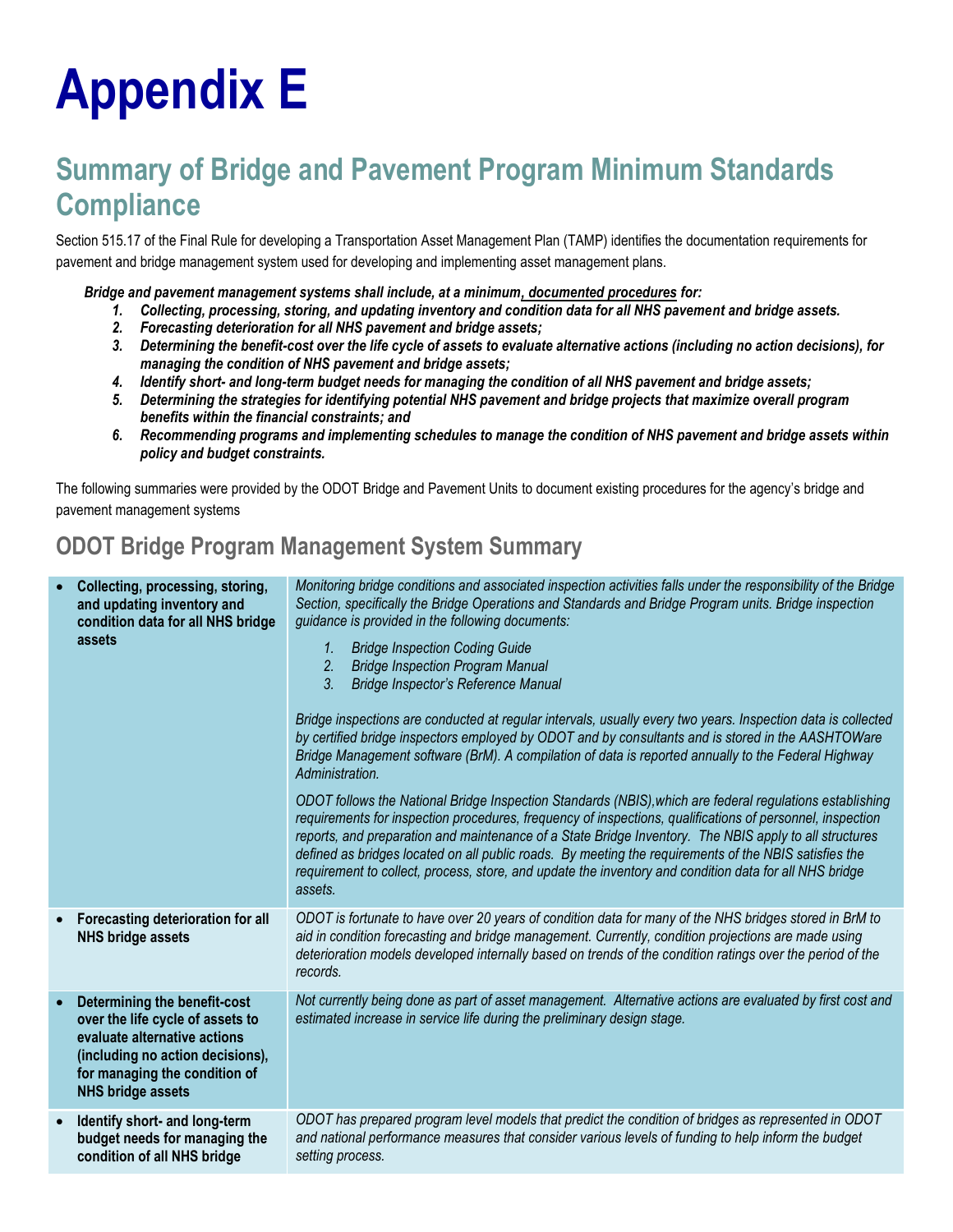|           | assets                                                                                                                                                       |                                                                                                                                                                                                                                                                                                                                                                                                                                                                                                                                                                                                                                                                                                                                                                                                                                                                                                                                                                                                                                                                                                                                                                                                                                                                                     |
|-----------|--------------------------------------------------------------------------------------------------------------------------------------------------------------|-------------------------------------------------------------------------------------------------------------------------------------------------------------------------------------------------------------------------------------------------------------------------------------------------------------------------------------------------------------------------------------------------------------------------------------------------------------------------------------------------------------------------------------------------------------------------------------------------------------------------------------------------------------------------------------------------------------------------------------------------------------------------------------------------------------------------------------------------------------------------------------------------------------------------------------------------------------------------------------------------------------------------------------------------------------------------------------------------------------------------------------------------------------------------------------------------------------------------------------------------------------------------------------|
| $\bullet$ | Determining the strategies for<br>identifying potential NHS bridge<br>projects that maximize overall<br>program benefits within the<br>financial constraints | The Bridge Program follows ODOT Highway Management Team established criteria for identifying priority<br>bridges and optimizing bridge program funds. The strategies are listed below:<br>Ensure the protection of high value coastal, historic and major river crossings and border<br>structures.<br>Use Practical Design and fund only basic bridge rehabilitations and rare replacements.<br>$\bullet$<br>Focus bridge program funding on bridge work only.<br>$\bullet$<br>Give priority to maintaining Fix-It corridor bridges which incorporate the highest priority freight<br>$\bullet$<br>corridors (OTIA III, Stages 1-3).<br>Continue to maximize bridge preventive maintenance (PM) treatments to extend the service life<br>$\bullet$<br>of the deck and other structural components using Major Bridge Maintenance (MBM) funding.<br>Leverage other programs where possible to do additional bridge preservation on the system,<br>$\bullet$<br>E.g. pavements program.<br>Continue use of bridge inspection, health monitoring and improved deterioration prediction<br>$\bullet$<br>methods to anticipate future bridge conditions.<br>Ready additional bridge shelf projects in anticipation of program savings and/or new funding<br>$\bullet$<br>opportunities. |
| $\bullet$ | Recommending programs and<br>implementing schedules to<br>manage the condition of NHS<br>bridge assets within policy and<br>budget constraints               | Future analyses will be done using the updated version of BrM (5.2.3) scheduled to be implemented at<br>ODOT in early 2018. The new software includes enhanced deterioration modeling and project/program<br>analyses to assist in program optimization including life cycle planning and short and long-term budget<br>needs for alternative programs. ODOT will be developing processes and documentation around bridge<br>planning as the new software is implemented.                                                                                                                                                                                                                                                                                                                                                                                                                                                                                                                                                                                                                                                                                                                                                                                                           |

## **ODOT Pavement Program Management System Summary**

| Collecting, processing, storing,<br>and updating inventory and<br>condition data for all NHS<br>pavement assets | Inventory data for the entire NHS, both state and local, is managed and maintained by the Roadway<br>Inventory and Classification Services (RICS) Unit in ODOT's Transportation Development Division.<br>Inventory data is stored in the corporate "TransInfo" data base including elements such as highway name<br>and numbering, Linear Reference System (LRS) identification, jurisdiction, NHS status, functional<br>classification, mileage, number of lanes, and structure type. These data elements are collected and<br>updated regularly by TDD staff in accordance with standard operating procedures for all of the NHS<br>including the local system. Pavement specific data such as surface type and condition data for pavement<br>asset management and HPMS reporting is the responsibility of the Pavement Services Unit within the<br>ODOT's Highway Division. The Pavement Services Unit maintains this data in the Pavement<br>Management database.<br>Pavement condition data for all Interstate and NHS routes on both state and local jurisdiction are collected |
|-----------------------------------------------------------------------------------------------------------------|----------------------------------------------------------------------------------------------------------------------------------------------------------------------------------------------------------------------------------------------------------------------------------------------------------------------------------------------------------------------------------------------------------------------------------------------------------------------------------------------------------------------------------------------------------------------------------------------------------------------------------------------------------------------------------------------------------------------------------------------------------------------------------------------------------------------------------------------------------------------------------------------------------------------------------------------------------------------------------------------------------------------------------------------------------------------------------------|
|                                                                                                                 | by a single data collection vendor, under contract with ODOT, to ensure the data obtained is consistent<br>and accurate. Interstate conditions are collected annually and the remaining systems are collected every<br>two years. Data collection is performed in accordance with the ODOT Pavement Data Collection Manual,<br>the HPMS Field Manual, and applicable AASHTO standards and is subjected to quality control / quality<br>assurance procedures in accordance with ODOT's Pavement Data Quality Management Plan. A final copy<br>of all 0.10 mile pavement data is archived and stored in the Pavement Management database and is used<br>to create the HPMS pavement dataset which is processed and formatted in accordance with HPMS<br>requirements.                                                                                                                                                                                                                                                                                                                    |
| Forecasting deterioration for all<br><b>NHS pavement assets</b>                                                 | Oregon has collected pavement distress and roughness data on state jurisdiction Interstate and NHS<br>highways for over 20 years. ODOT's PMS uses a 0 to 100 scale Overall Condition Index based on<br>quantity and severity of distress to categorize and report pavement condition and to manage the system.<br>More information is available in ODOT's Pavement Condition Report. Deterioration models using ODOT's<br>Pavement Condition methodology are considered most appropriate for network pavement management<br>activities and are the primary means for analyzing and managing highway pavement conditions on the<br>state highway system including the NHS. Forecast pavement conditions for each pavement management<br>section are used to determine pavement needs, evaluate funding scenarios, trigger pavement<br>preservation and rehabilitation projects, and determine regional funding allocations. The forecasting takes<br>committed (e.g. programmed) projects that have an impact on pavement conditions into account.                                      |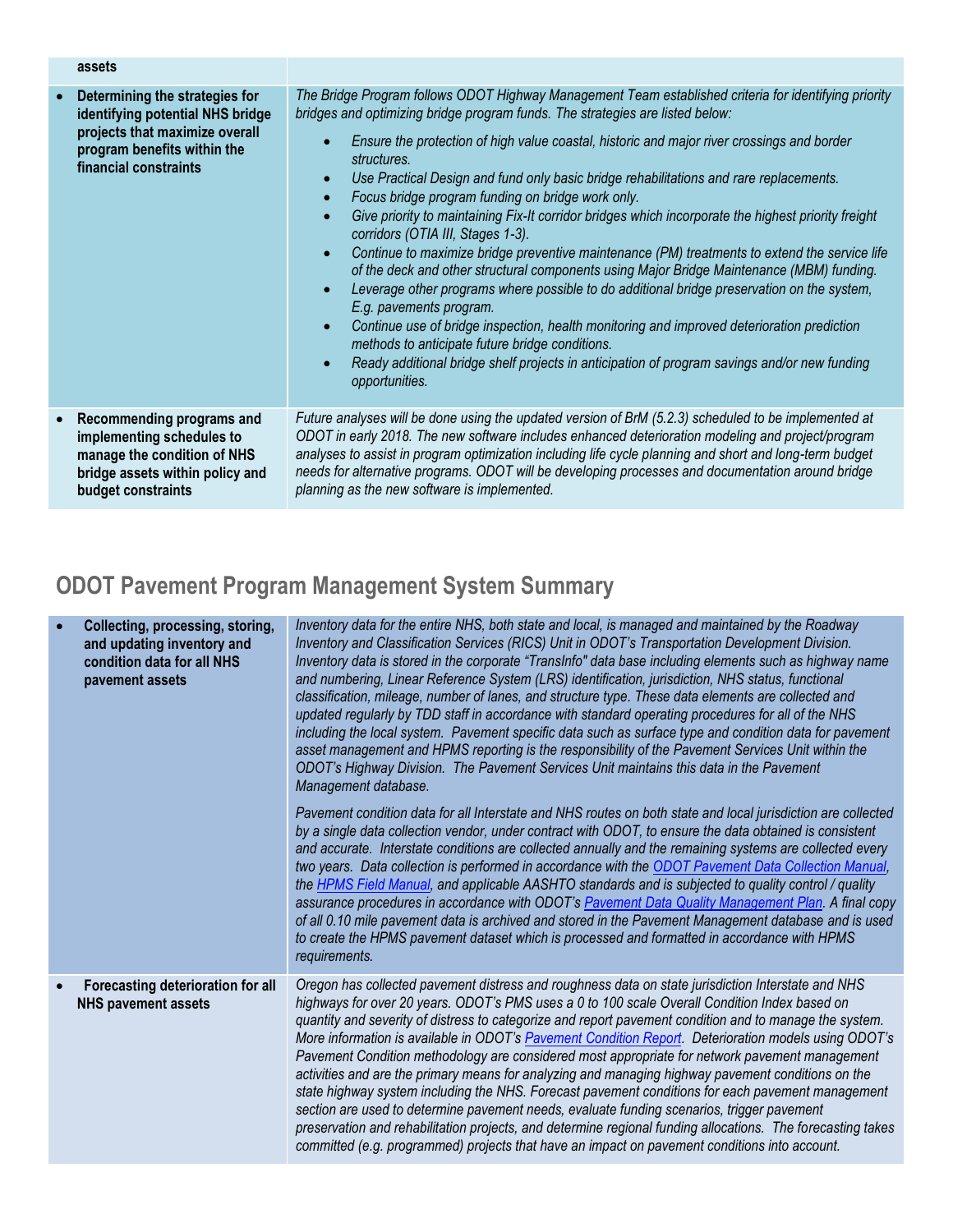|                                                                                                                                                                                                     | Pavement deterioration models use a family curve approach as described in Section 5.4 to 5.6 of the<br>AASHTO Pavement Management Guide. The family curves are based on pavement type (e.g. asphalt,<br>concrete), most recent wearing course and thickness, and traffic volume. The family curve is shifted to fit<br>the most recent observed conditions to estimate the remaining number of years in fair or better condition<br>for each pavement management section. Age based models and rutting models are also applied to the<br>pavement management sections and the results are compared and the model with the lowest remaining<br>number of years in fair or better condition is used for forecasting condition. The age-based models are<br>based on the pavement design life or the best estimate of treatment life and primarily govern in the early<br>years after a treatment is applied before there is adequate condition data to determine a reliable<br>deterioration rate. After a few years of deterioration are reflected in conditions, the shifted family curve<br>model is used. On routes which routinely see high wear and winter damage resulting from chain and<br>studded tire wear, the rutting models typically govern.                                                                                                                                                                                                                                                                                                                                                                                                                                                                                                                                                                                                                                                                                                                                                                                                                                                                                                                                                                                                                                                                                                                                                                                                                                                                                                                                                                                                                                                                                                                                                                       |
|-----------------------------------------------------------------------------------------------------------------------------------------------------------------------------------------------------|---------------------------------------------------------------------------------------------------------------------------------------------------------------------------------------------------------------------------------------------------------------------------------------------------------------------------------------------------------------------------------------------------------------------------------------------------------------------------------------------------------------------------------------------------------------------------------------------------------------------------------------------------------------------------------------------------------------------------------------------------------------------------------------------------------------------------------------------------------------------------------------------------------------------------------------------------------------------------------------------------------------------------------------------------------------------------------------------------------------------------------------------------------------------------------------------------------------------------------------------------------------------------------------------------------------------------------------------------------------------------------------------------------------------------------------------------------------------------------------------------------------------------------------------------------------------------------------------------------------------------------------------------------------------------------------------------------------------------------------------------------------------------------------------------------------------------------------------------------------------------------------------------------------------------------------------------------------------------------------------------------------------------------------------------------------------------------------------------------------------------------------------------------------------------------------------------------------------------------------------------------------------------------------------------------------------------------------------------------------------------------------------------------------------------------------------------------------------------------------------------------------------------------------------------------------------------------------------------------------------------------------------------------------------------------------------------------------------------------------------------------------------------------------------------------------------------------|
| Determining the benefit-cost<br>over the life cycle of assets to<br>evaluate alternative actions<br>(including no action decisions),<br>for managing the condition of<br><b>NHS pavement assets</b> | The goal of the ODOT pavement preservation program is to keep highways in the best condition possible<br>with available funding, by taking a life-cycle cost approach to preservation and maintenance. A variety of<br>treatment options are available in the 'toolbox' to maintain pavements on the NHS. The treatments range<br>from maintenance activities such as crack sealing and minor patching to full reconstruction. Pavement<br>condition, traffic level, cost, service life, risk, and other factors are all considered to determine the most<br>appropriate treatment on a given highway section.<br>The Pavement Management System tracks pavement conditions as well as treatment history on state<br>highways to evaluate the effect of these treatments on condition and service life. Cost data from<br>pavement preservation projects are also tracked so that service life versus cost comparisons can be made<br>between different treatment options. Pavement project and work type selection includes a cost<br>effectiveness component in the selection criteria in the form of dollars per lane mile-year (\$/LM-year). This<br>parameter is utilized as a benefit-cost measure and is proportional to a more traditional benefit-cost<br>calculation using area under the performance curve; the lower the \$/LM-year parameter, the higher the<br>benefit-cost. Project selection also considers route classification, traffic level, and speed. Each of these<br>factors impacts the benefit side of the equation when pavement projects are selected. Projects on higher<br>classification routes and where traffic volumes and speeds are relatively higher impact more users and<br>provide more benefit than less critical locations. This is accounted for in preservation program funding<br>allocations and project selection through the use of appropriate weighting factors.<br>Alternative treatment strategies can be compared using life cycle cost analysis (LCCA). Chapter 7 of the<br>ODOT Pavement Design Guide provides LCCA guidance. The treatment strategies, timing, and cost<br>should be as realistic as possible based on actual pavement management data. Both alternatives should<br>provide similar levels of service (e.g. remain in "fair" or better condition) throughout the analysis period so<br>that both alternatives have similar benefits. The analysis period should be of sufficient length to capture<br>resurfacing/rehabilitation for both alternatives (a minimum of 30 years is suggested) and both alternatives<br>should include salvage value at the end of the analysis period. Comparisons should be based on<br>equivalent uniform annual cost (EUAC). A sensitivity analysis to the LCCA inputs should be conducted to<br>evaluate inputs used. |
| Identify short- and long-term<br>budget needs for managing the<br>condition of all NHS pavement<br>assets                                                                                           | There are no specific definitions of short-term and long-term included in $\S 515.17$ . The Performance<br>Measure rule which complements the TAMP rule use a 4-year time horizon for performance targets and<br>measures. This timeline is consistent with the approved STIP but is shorter than the STIP development<br>planning horizon which has a lag of about 6 to 8 years between data collection and project delivery. The<br>TAMP financial plan requires a minimum time horizon of 10 years. This matches ODOT's standard PMS<br>practice which uses an analysis period that goes one STIP cycle beyond the programming period to better<br>capture long-term trends and needs. For example, the 2021-2024 programming cycle which began in<br>2017 used data collected in 2016 to estimate pavement conditions and budget needs out to 2026.<br>Although project selection and programming only go out to 2024, the budget needs in the outer years<br>helps identify longer range issues that may require adjustments to future programs. ODOT's Chip Seal<br>subprogram in the Fix-It Preservation program and the Maintenance pavement programs use a timeline of<br>about 2 to 3 years between data and delivery. Once again, for these subprograms, standard ODOT PMS<br>practice is to use the shorter time horizon for project selection and go one cycle beyond for planning and<br>long-term budgeting purposes.<br>Budget needs estimates are determined at the network level by evaluating the treatment needs and costs<br>for each pavement management section and summing up the results for the entire NHS network. Within<br>the PMS, highway jurisdiction, route classification, traffic level, geography and climate, urban/rural,<br>construction history, age, forecasted pavement condition, treatment cost and service life are the primary<br>decision tree factors in determining the treatment required for each PMS section. At the network level,<br>treatments are typically assigned using treatment categories rather than specific treatments and planning                                                                                                                                                                                                                                                                                                                                                                                                                                                                                                                                                                                                                                                                                                                            |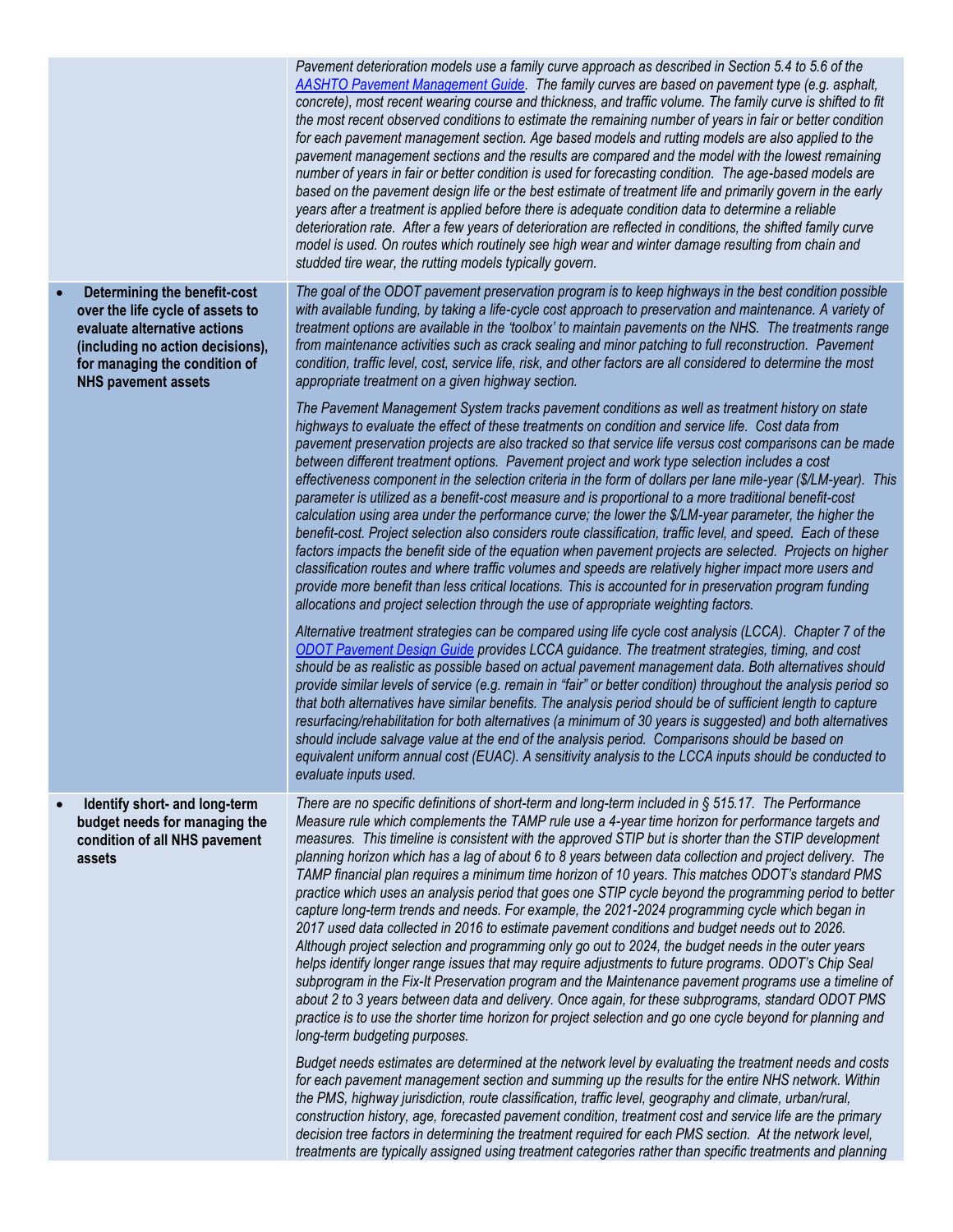|           |                                                                                                | level cost estimates are determined from unit cost data for pavement projects typically on the basis of<br>dollars per lane mile. More refined project level treatment and cost estimates are developed during<br>scoping for priority sections (e.g. 150% list). Lane-mile weighted average unit cost factors appropriate for<br>treatment type, route (interstate/non-interstate), urban/rural, and region are inflated to the year the<br>treatment is to be applied.                                                                                                                                                                                                                                                                                                                                                   |
|-----------|------------------------------------------------------------------------------------------------|----------------------------------------------------------------------------------------------------------------------------------------------------------------------------------------------------------------------------------------------------------------------------------------------------------------------------------------------------------------------------------------------------------------------------------------------------------------------------------------------------------------------------------------------------------------------------------------------------------------------------------------------------------------------------------------------------------------------------------------------------------------------------------------------------------------------------|
|           |                                                                                                | Most of the NHS mileage is state highway jurisdiction and only approximately 6 percent is on the local<br>NHS system. Since the local NHS system is such a small part of the overall system and pavement<br>management decisions on the local NHS highway system are not under ODOT's control, total NHS needs<br>are estimated by analyzing NHS state highways and adding an appropriate increase factor for the local<br>NHS system. Since much of the local NHS is in urban locations where resurfacing costs are higher, even<br>though the local NHS is only 6% of the mileage, in terms of resurfacing cost, it represents about 8% of the<br>total overall NHS funding need.                                                                                                                                        |
|           |                                                                                                | A check on long-term needs can be made using the FHWA's quick checkup tool on their pavement<br>preservation website. For the Interstate and NHS highway system, approximately 12,100 lane mile-years<br>of life is lost due to deterioration annually. For long-term pavement health, an equivalent number of 12,100<br>lane mile-years of pavement repair work must be put back into the system to offset this deterioration. This<br>is best accomplished by programming an appropriate mix of preventive pavement maintenance,<br>preservation and rehabilitation projects.                                                                                                                                                                                                                                            |
|           |                                                                                                | Annual rehabilitation and resurfacing mileage needs for the NHS highway network can be approximated<br>by dividing the number of lane miles by the typical life span of resurfacing and rehabilitation treatments<br>and factoring in maintenance treatments to extend life where appropriate. The NHS highway network has<br>a mix of different pavement types with different pavement condition levels, treatments required, and<br>different life spans. Based on Pavement Management data, treatment cycles and appropriate treatments<br>unit costs to maintain a sustainable "steady state" program can be determined to estimate annual needs.                                                                                                                                                                      |
|           |                                                                                                | About 92% of the NHS highway network is asphalt surfaced. Resurfacing or rehabilitation treatments on<br>asphalt surfaced pavements last about 10 to 20 years before another one is required, depending on traffic,<br>environmental conditions, resurfacing thickness, and maintenance practices. Seal coat treatments such as<br>chip seals can extend the resurface interval to 25 years or more on some low and moderate traffic asphalt<br>surfaced roads by providing a barrier against the harmful effects of moisture, aging, and traffic. Some<br>asphalt surfaced pavements are too damaged to cost effectively rehabilitate and must be reconstructed.<br>The remaining 8% of the NHS highway network is concrete pavement which typically needs resurfacing or<br>replacement after 30 to 50 years of service. |
| $\bullet$ | Determining the strategies for<br>identifying potential NHS<br>pavement projects that maximize | For state highways, the pavement strategy uses a tiered approach to prioritize highway routes and also<br>includes dedicated funding programs for the most cost-effective maintenance treatments, preservation<br>resurfacing and rehabilitation, and reactive pavement patching.                                                                                                                                                                                                                                                                                                                                                                                                                                                                                                                                          |
|           | overall program benefits within<br>the financial constraints                                   | State highway pavement conditions are prioritized by state highway classification into four levels, 1)<br>Interstate highways are the highest priority, have the highest condition targets, and the highest level of<br>investment, 2) Fix-It priority routes like US-97, OR-58, or US-26 are the next highest priority, followed by<br>3) remaining State level NHS routes like US-101, followed by 4) Region and district level routes like OR<br>99E or OR 214.                                                                                                                                                                                                                                                                                                                                                         |
|           |                                                                                                | Since it is more cost effective over the long run to do low cost thin resurfacing and seal treatments on<br>pavements with only minor deterioration than to employ a "worst first" approach, dedicated funding<br>subprograms are provided to preventive maintenance and seal coat projects in both the STIP and<br>Maintenance budgets based on needs as determined by PMS analysis.                                                                                                                                                                                                                                                                                                                                                                                                                                      |
|           |                                                                                                | Pavement Management decision trees are used to determine candidate project lists for all pavement seal<br>coat, resurfacing and rehabilitation projects. By policy, the state highway network is broken up by traffic<br>volume and truck traffic loading so that the Interstate and most of the NHS pavement projects are<br>delivered with STIP funds through the Fix-It Preservation Program while projects on lower traffic volumes<br>state highways are delivered with Maintenance funds. As explained in the Budget Needs section above, a<br>decision tree process is used to estimate treatment needs and costs. Because there are differing design<br>standards and delivery options for the STIP and Maintenance programs, there are separate decision tree<br>processes for each subnetwork.                   |
|           |                                                                                                | The PMS seal coat decision trees use age and forecasted pavement conditions to determine chip seal<br>and microsurfacing needs within the appropriate analysis period. The decision tree is used to initially time<br>the treatment and then packaging and bundling opportunities are explored when developing project lists. A<br>revolving 4-6 year planning horizon is used where project selections are made about 2 to 3 years ahead of<br>treatment and program funds are budgeted for the next cycle based on likely candidates from the PMS.                                                                                                                                                                                                                                                                       |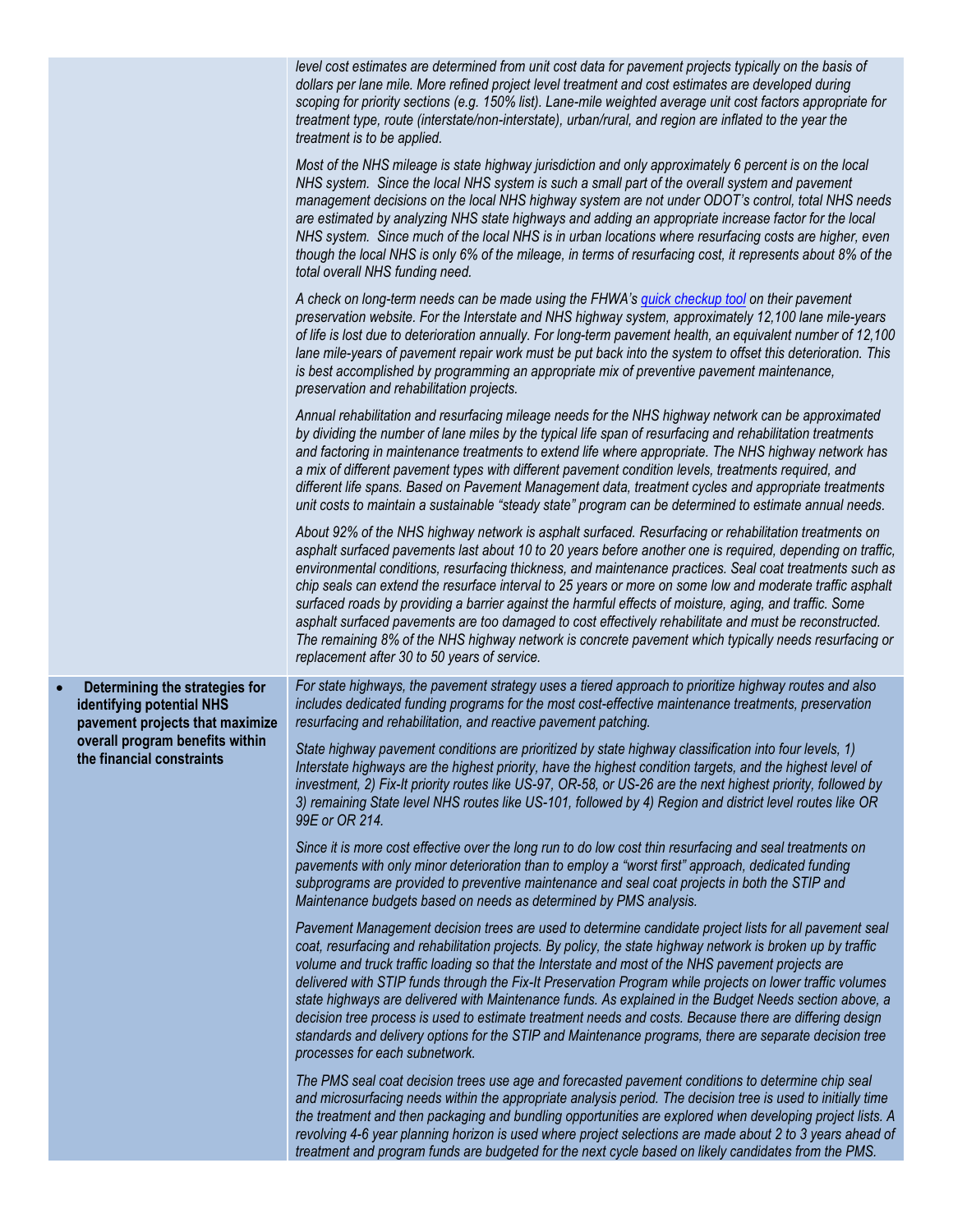|                                                                                                                                                  | The funding levels for chip seal are set to allow all projects with a good chance of success and return on<br>investment as determined by LCCA to be programmed.                                                                                                                                                                                                                                                                                                                                                                                                                                                                                                                                                                                                                                                                                                                                                                                                                                                                                                                                                                                                                                                                                                                                                                                                                                                                                                                                                                                                                                                                                            |
|--------------------------------------------------------------------------------------------------------------------------------------------------|-------------------------------------------------------------------------------------------------------------------------------------------------------------------------------------------------------------------------------------------------------------------------------------------------------------------------------------------------------------------------------------------------------------------------------------------------------------------------------------------------------------------------------------------------------------------------------------------------------------------------------------------------------------------------------------------------------------------------------------------------------------------------------------------------------------------------------------------------------------------------------------------------------------------------------------------------------------------------------------------------------------------------------------------------------------------------------------------------------------------------------------------------------------------------------------------------------------------------------------------------------------------------------------------------------------------------------------------------------------------------------------------------------------------------------------------------------------------------------------------------------------------------------------------------------------------------------------------------------------------------------------------------------------|
|                                                                                                                                                  | STIP Fix-It resurfacing projects are prioritized by a cost effectiveness weighting factor in terms of \$/LM-<br>year. Total vehicle and truck traffic volumes, risk of treatment delay to maintenance and repair cost,<br>pavement program manager priority, and regional priority are also accounted for in project prioritization<br>through the use of weighting factors. The prioritization process is used to hone down the candidate list to<br>a list which is approximately 150% of the available budget (e.g. 150% list).                                                                                                                                                                                                                                                                                                                                                                                                                                                                                                                                                                                                                                                                                                                                                                                                                                                                                                                                                                                                                                                                                                                          |
|                                                                                                                                                  | The following guiding principles are considered when making decisions about allocating pavement dollars<br>and selecting projects.                                                                                                                                                                                                                                                                                                                                                                                                                                                                                                                                                                                                                                                                                                                                                                                                                                                                                                                                                                                                                                                                                                                                                                                                                                                                                                                                                                                                                                                                                                                          |
|                                                                                                                                                  | Prioritize pavement condition by route classification, from a state level perspective.<br>$\bullet$<br>Provide consistent, stable, and adequately funded allocations to preventive maintenance and<br>$\bullet$<br>seal coat treatments.<br>Prioritize treatments and projects which provide higher pavement service life for funds expended<br>$\bullet$<br>(e.g. \$/lane mile-year).<br>Prioritize projects where poor pavement surface condition poses an increased safety risk.<br>$\bullet$<br>Favor projects with higher speeds and higher traffic volumes where user costs are more<br>$\bullet$<br>negatively impacted by rough road conditions.<br>Favor projects requiring significant maintenance expense to save on maintenance costs.<br>$\bullet$<br>Distribute projects across all parts of the state to balance pavement conditions geographically.<br>$\bullet$<br>If substantial increases in pavement funds become available, allocate a portion to rehabilitate<br>$\bullet$<br>urban and lower volume highways that are in poor to very poor condition to help reduce deferred<br>backlog.                                                                                                                                                                                                                                                                                                                                                                                                                                                                                                                                             |
| Recommending programs and<br>implementing schedules to<br>manage the condition of NHS<br>pavement assets within policy<br>and budget constraints | Pavement Management System data and analyses are integrated into ODOT's pavement strategy, which<br>is overseen by an interdisciplinary Pavement Committee steering team that includes state pavement<br>representation, traffic/roadway, construction, region and area managers, and maintenance. This steering<br>team meets regularly and sets the overall strategy and policy direction for the pavement programs based<br>on Pavement Management analysis. The team manages the financial plans for the Interstate preservation<br>program, the HB2017 funded preservation program, and the chip seal program, and also determines<br>funding allocations to the interstate and regional paving and chip seal programs.<br>Overall funding levels for ODOT's Fix-It Preservation program are established each STIP update cycle,<br>typically every 2 to 3 years, at ODOT's executive level and are informed by the PMS which forecasts the<br>impacts of different investment levels on pavement conditions. Program funds are then allocated to the<br>Interstate, regional NHS and non-NHS state highway resurfacing, and chip seal subprograms using PMS                                                                                                                                                                                                                                                                                                                                                                                                                                                                                           |
|                                                                                                                                                  | data and analysis.<br>Interstate - Interstate highways are the highest priority in ODOT's pavement investment strategy and the<br>funding allocation is set before any other subprogram by running a 10 year analysis (typically one STIP<br>cycle beyond the one being planned) of interstate treatment needs and conditions and setting funding<br>levels to maintain pavement long-term conditions above 95% "fair" or better using ODOT's condition<br>measure which also assures compliance with the National performance measure of no more than 5% poor<br>Generally, one-third to one-half of total program funds are allocated to Interstate preservation projects.<br>Stand-alone interstate sign replacement projects funded at \$2 million per year to do sign replacement<br>projects on a corridor approach so that replacement occurs on a recurring cyclical basis. Another \$3<br>million per year goes to the Major Interstate Maintenance (MIM) subprogram for local pavement repair<br>projects on the Interstate. The intent of MIM is to do maintenance work beyond what normal crew patching<br>budget can cover that will prolong the life of the pavement and maximize the time interval before a larger<br>scale interstate preservation project becomes necessary. The ideal project would be one where there are<br>relatively small sections of poor pavement within a section of relatively good pavement where fixing the<br>small section of poor would extend the life of the entire section. MIM projects are selected from a District<br>solicitation / Headquarters field review / Pavement Committee approval process. |
|                                                                                                                                                  | NHS State Highways – Most NHS state highways are funded from the Fix-It Preservation Program<br>although projects on some lower volume NHS state highways are funded from the Maintenance program.<br>For both programs, the PMS seal coat decision tree is applied to forecasted pavement conditions to<br>determine chip seal and microsurfacing projects within the appropriate analysis period. Funding levels for<br>the Fix-It Chip Seal subprogram have historically been roughly \$5 million per year while the Maintenance<br>Low Volume program historically adds another \$2 to \$3 million annually on lower volume NHS state<br>highways. Remaining program funds are allocated to the state highway system for pavement resurfacing<br>projects using an allocation formula that forecasts pavement conditions in each region one STIP cycle<br>ahead (typically 8 to 10 years from data collection) and compares them to target levels by state highway                                                                                                                                                                                                                                                                                                                                                                                                                                                                                                                                                                                                                                                                                      |